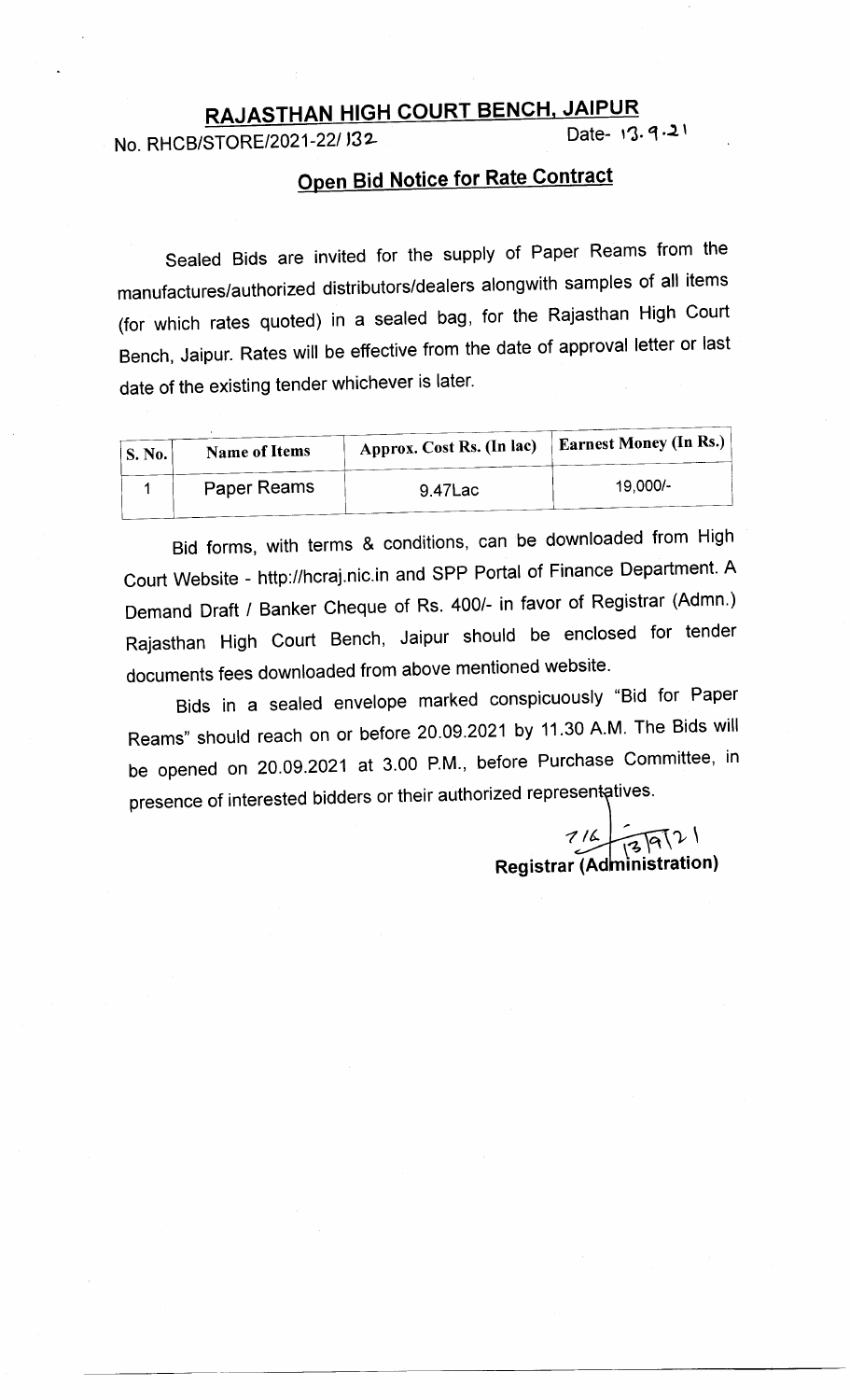Bid form for:- Paper Reams Bid form fee: Rs.400/-

#### RAJASTHAN HIGH COURT BENCH, JAIPUR  $BID - FORM$

l.Bid for (Mention name of item / items)....... 2.Name and postal address of the firm submitting tender ....

#### 3.Address to Registrar (Administration), Rajasthan High Court Bench, Jaipur 4.Reference

5. The tender fee amounting to Rs. 400/- has been deposited vide DD No. . . . . . . . . . . . . . . . . . dated ..................Or Bankers Chaque no............... dated................... is enclosed.

6. We agree to abide by all the conditions mentioned in Bid Notice No. RHCB/STORE/2021-22/ ...............Dated .................... and also the further condition of the said Bid Notice given in the attached sheets (all the pages of which have been signed by us in token of our acceptance of the term mentioned therein).

7.The rates for the supply of items and the quantity to be supplied noted against each are as under :-

|              |                                                 |                            | <b>Paper Reams</b>       |                            |                                                                      |
|--------------|-------------------------------------------------|----------------------------|--------------------------|----------------------------|----------------------------------------------------------------------|
| Sr.<br>No.   | <b>Name of Items with Brand</b>                 |                            | Unit                     | <b>Approx Req.</b><br>Oty. | <b>Offered Price (Incl.</b><br><b>Applicable Taxes</b> ) per<br>unit |
|              | Judgment Paper Ream Green 80gsm<br>(J.K. Green) |                            | Per ream of 500<br>sheet | 600                        |                                                                      |
| $\mathbf{2}$ |                                                 | Photo-Stat Ream F/s 75 gsm | Per ream of 500<br>sheet | 4000                       |                                                                      |
|              | (i)                                             | <b>J.K. Red</b>            |                          |                            |                                                                      |
|              | (i)                                             | <b>Xerox Trust</b>         |                          |                            |                                                                      |
| 3            |                                                 | Photo Stat Ream A-4 75 gsm | Per ream of 500<br>sheet | 600                        |                                                                      |
|              | (i)                                             | J.K. Red                   |                          |                            |                                                                      |
|              | (i)                                             | Xerox Trust                |                          |                            |                                                                      |

8. The rates quoted above are valid for one year w.e.f. date of approval letter. The period of this agreement can be extended with mutual agreement for further one year on these terms and conditions.

9. Bank Draff/Bankers Cheque No. ........... drawn on ................... (Name of Banker) and date ................. for Rs. .............. to cover earnest money is enclosed.

10. GST Registration Certificate is submitted herewith.

11. Declaration of manufacturer/Dealer etc., is also enclosed.

Signature of tenderer

 $\mathbb{R}^2$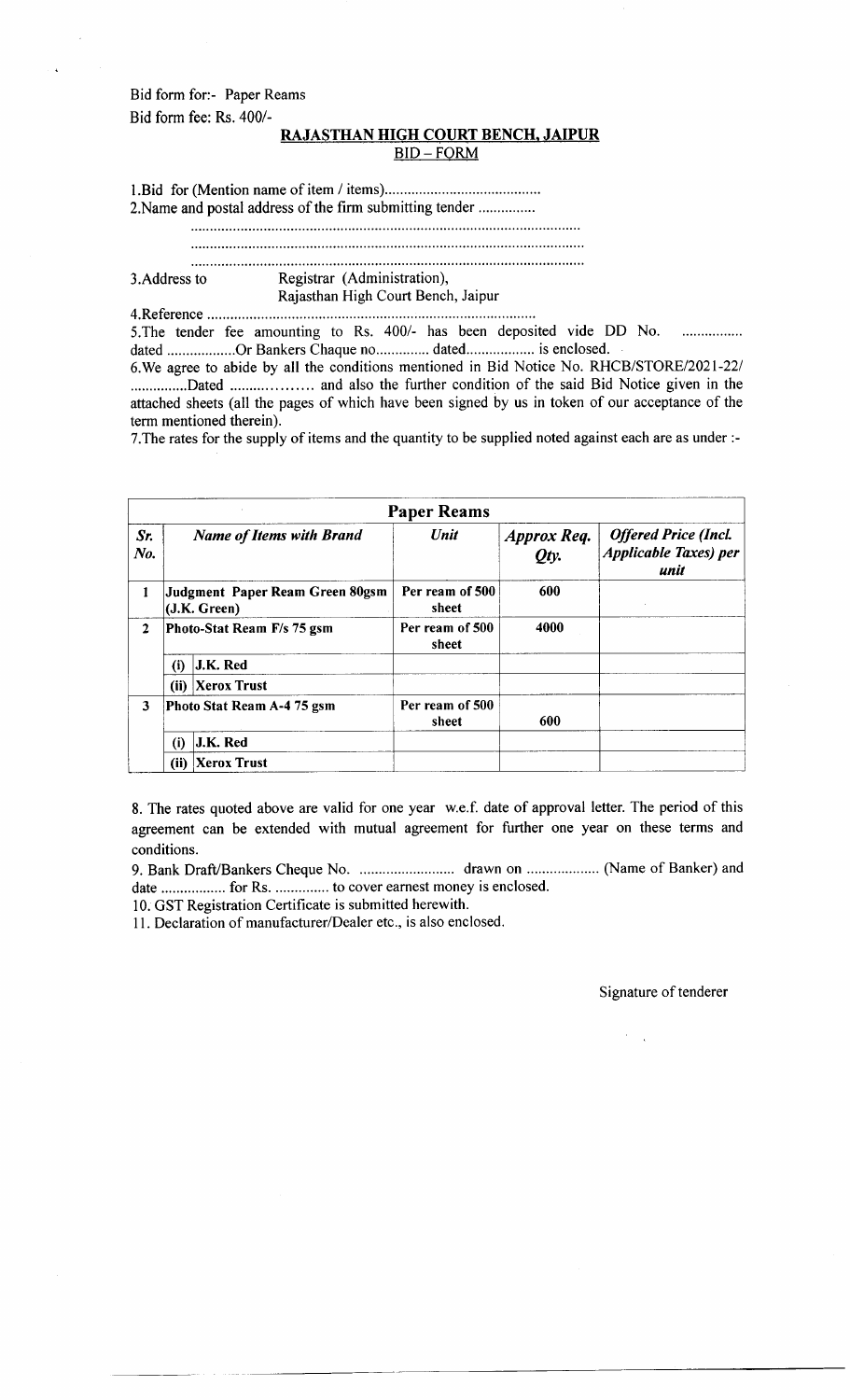### **Bid Conditions for Paper Reams**

निविदा--दाताओं को इन शर्तों को सावधानीपूर्वक पढ़ना चाहिये तथा अपनी निविदा भेजते समय इनका पूर्णरूपेण ध्यान रखते हुये प्रत्येक पृष्ठ पर हस्ताक्षर कर निविदा के साथ लौटावें।

- 1. निविदाऐं मुहर बंद लिफाफे में भेजी जानी है।
- 2. निविदा प्रपत्र के साथ जी.एस.टी. पंजीयन प्रमाण पत्र संलग्न होना चाहिए।
- 3. निविदा प्रपत्र स्याही वाले पैन द्वारा भरा जावे या टंकित होना चाहिये तथा दरें शब्दों एवं अंको, दोनों में बिना कांट-छांट स्पष्ट रूप में अंकित की जानी चाहिए। शब्दों एवं अंको में राशि में अन्तर होने पर शब्दों में अंकित राशि सही मानी जावेगी।
- 4. निविदादाता को निर्माता/अधिकृत विक्रेता/डीलर होने का प्रमाण पत्र संलग्न करना होगा।
- 5. दरें गन्तव्य स्थान राजस्थान उच्च न्यायालय पीठ, जयपुर तक एफ.ओ.आर. उदृत की जानी चाहिए। जिसमें सभी कर एवं लागते समाहित होनी चाहिये। संविदा की अवधि में राज्य सरकार/केन्द्र सरकार द्वारा करों में कमी अथवा वृद्वि की जाती है, तो दोनों पक्षों को मान्य होगीं।
- 6. सफल निविदादाता से दर-संविदा अवधि में अनुमोदित दर पर कभी भी खरीद की जा सकती है।
- 7. निविदायें खोली जाने की दिनांक से तीन माह तक निविदा की दरें स्वीकृत की जा सकेगी, उसके बाद निविदायें स्वतः ही निरस्त हो जावेगी।
- 8. निविदादाता अपनी स्वीकृत दरों के आईटम्स की सप्लाई के कार्य को अथवा उसके किसी सारवान भाग को किसी अन्य एजेन्सी को नहीं सौपेंगा। (सबलेट नहीं करेगा)
- 9. निविदा में मांगी गयी सामग्री का पूर्ण विवरण देना होगा।
- 10. यदि माल की आपूर्ति क्रेता अधिकारी की संतुष्टि के अनुसार नहीं की जाती हैं, तो निविदादाता को सुनवाई का एक उचित अवसर देने के बाद क्रेता अधिकारी निविदा ⁄ संविदा को किसी भी समय निरस्त कर सकता है।
- 11. निविदादाता या उसके प्रतिनिधि की ओर से प्रत्यक्ष या अप्रत्यक्ष रूप से अपना पक्ष समर्थन कराना एक प्रकार की अनर्हता होगी।
- 12. क्रयादेश जारी किये जाने के बाद माल की आपूर्ति निर्धारित समयावधि में की जानी होगी।
- 13. यदि क्रेता अधिकारी किन्हीं निविदत्त वस्तुओं की खरीद नहीं करता है तो निविदादाता किसी क्षतिपूर्ति का दावा करने का अधिकारी नहीं होगा।
- 14. जिस निविदादाता की निविदा स्वीकार की जावेगी उसे 2.5 प्रतिशत सिक्यूरिटी डिमांड़ ड्राफ्ट के रूप में, जो रजिस्ट्रार (प्रशासन) के पक्ष में देय हो, जमा करानी होगी।
- 15.यदि निविदादाता निविदा खोलने के बाद किन्तु निविदा स्वीकार करने से पहले प्रस्ताव को वापिस लेता है, या रूपान्तरण करता है या विदित समय में करार निष्पादित नही करता है या निविदा स्वीकार करने के बाद सिक्यूरिटि राशि जमा नहीं कराता है या आदेशित AMC कार्य करने में विफल रहता है तो बिड घोषणा पत्र के अनुसार राशि जमा करवाने हेतु बाध्य रहेगा।
- 16. क्रेता अधिकारी को बिना कारण बताये निविदा को किसी भी स्तर पर निरस्त करने का अधिकार होगा।
- 17. सशर्त निविदा निरस्त योग्य होगी।
- 18. क्रयादेश की निर्धारित अवधि में सामग्री प्रदान नहीं करने पर शास्ति (लिक्वीडिट डेमेज) निम्न प्रकार वसूली योग्य होगी:
	- i. विदित सुपूर्दगी अवधि की एक चौथाई अवधि के विलम्ब के लिये क्रयादेश की राशि का 2.5 प्रतिशत ।
	- ii. विदित सुपुर्दगी अवधि की एक चौथाई अवधि से अधिक किन्तु आधी अवधि तक के विलम्ब के लिये क्रयादेश राशि का पाँच प्रतिशत।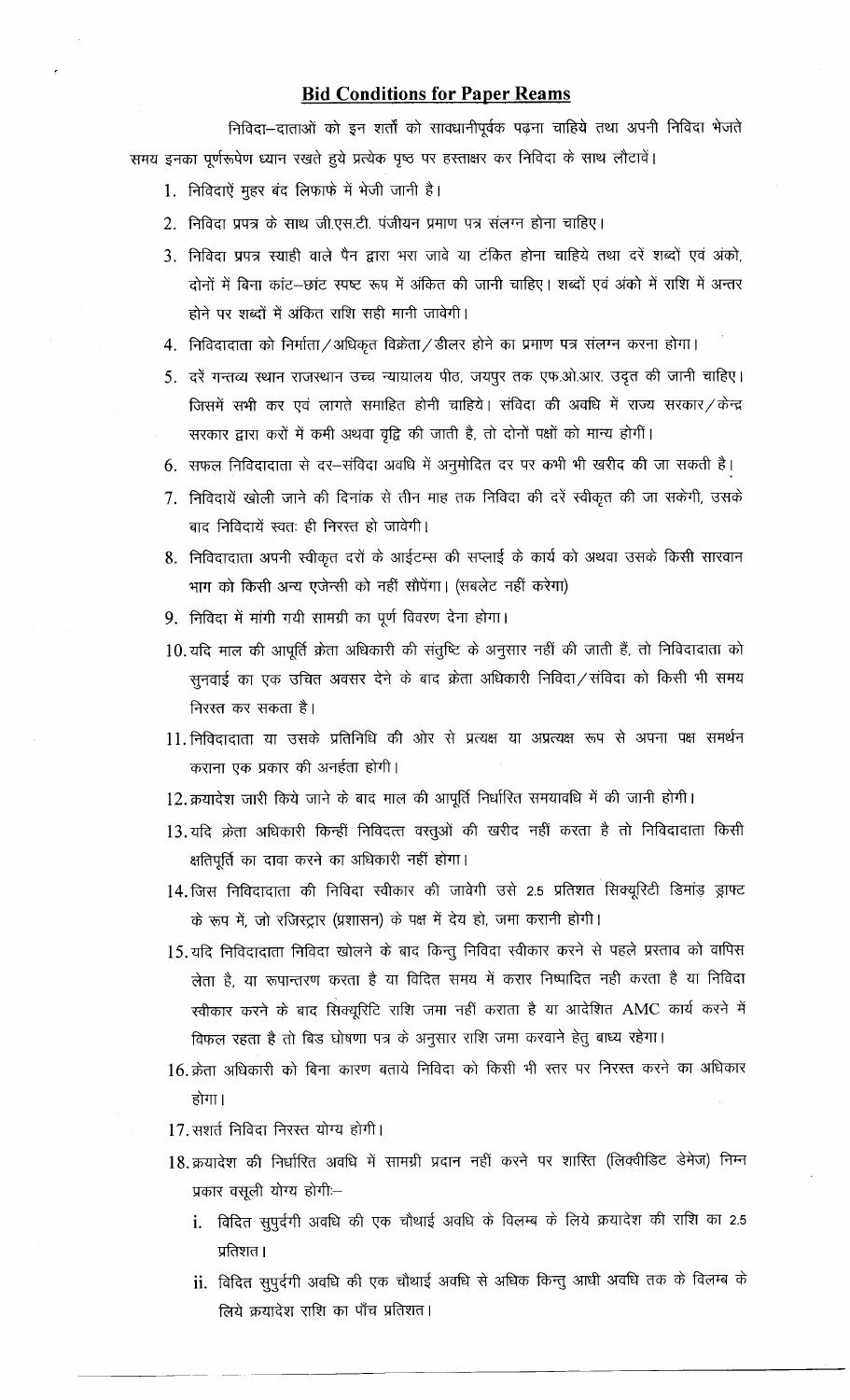- iii. विदित सुपुर्दगी अवधि की आधी अवधि से अधिक किन्तु तीन चौथाई अवधि तक के विलम्ब के लिये क्रयादेश का साढे सात प्रतिशत।
- iv. विदित सुपुर्दगी अवधि की तीन चौथाई से अधिक अवधि के विलम्ब के लिये क्रयादेश राशि का दस प्रतिशत।
- 19. प्रावधान में विलम्ब की अवधि की गणना के लिये आधे दिन से कम भाग को छोड़ दिया जावेगा एवं शास्ति की अधिकतम राशि दस प्रतिशत होगी।
- 20. क्रय समिति को निविदा वस्तुओं की गुणवत्ता एवं लागत के आधार पर निर्णित करने का पूर्ण अधिकार होगा। क्रय समिति नियमानुसार निविदादाताओं कों निगोसियेशन के लिये आमंत्रित कर सकती है। इसके बावजूद भी दरें अनुकूल नही पाये जाने पर अथवा सामग्री वांछित गुणवत्ता की न होने पर निविदा निरस्त की जा सकती है।
- 21. क्रय समिति को पूर्ण अथवा आंशिक निविदा स्वीकार करने अथवा अस्वीकार करने का पूर्ण अधिकार होगा।
- 22. निविदा के साथ निविदादाता से नियमानुसार बोली प्रतिभूति के स्थान पर बोली प्रतिभूति  $\boldsymbol{\epsilon}$ गेषणा पत्र लिया जावेगा।
- 23. क्रय समिति आवश्यकतानुसार क्रय कर सकती है। जिन फर्मों की निविदा स्वीकार की जाएगी, उन्हें मांग के अनुसार आईटम्स की सप्लाई कार्यालय द्वारा निर्धारित अवधि के भीतर करनी होगी। माल की सप्लाई आदेशानुसार या समय पर नही होने पर फर्म के विरूद्ध नियमानुसार कार्यवाही की जाएगी तथा कार्यालय को होने वाली वित्तीय क्षति का उत्तरदायित्व सम्बन्धित फर्म का होगा।
- 24. अनुबंधकर्ता द्वारा प्रस्तुत किसी भी प्रमाण पत्र में त्रूटि पाये जाने पर नियमानुसार विधिक कार्यवाही की जावेगी।
- 25. सभी Items की दरें उचित मानक इकाई में 'कोट' की जानी चाहिए यथा प्रति पैकेट, प्रति नग प्रति हजार आदि।
- 26. किसी भी विवाद की स्थिति में रजिस्ट्रार (प्रशासन) का निर्णय अंतिम व मान्य होगा।
- $27.$  निर्धारित तिथि के बाद प्राप्त निविदाओं पर कोई विचार नही किया जायेगा।
- 28. उपर्यूक्त शर्तों के अतिरिक्त सामान्य वित्त एवं लेखा नियम एवं राजस्थान लोक उपापन में पारदर्शिता नियम में उल्लेखित प्रावधान यथा स्थान लागू रहेंगे।
- 29. पारस्परिक सहमति से अनुबंध की अवधि इन्हीं दरों एवे शर्तों पर आगामी एक वर्ष के लिए और बढाई जा सकेगी।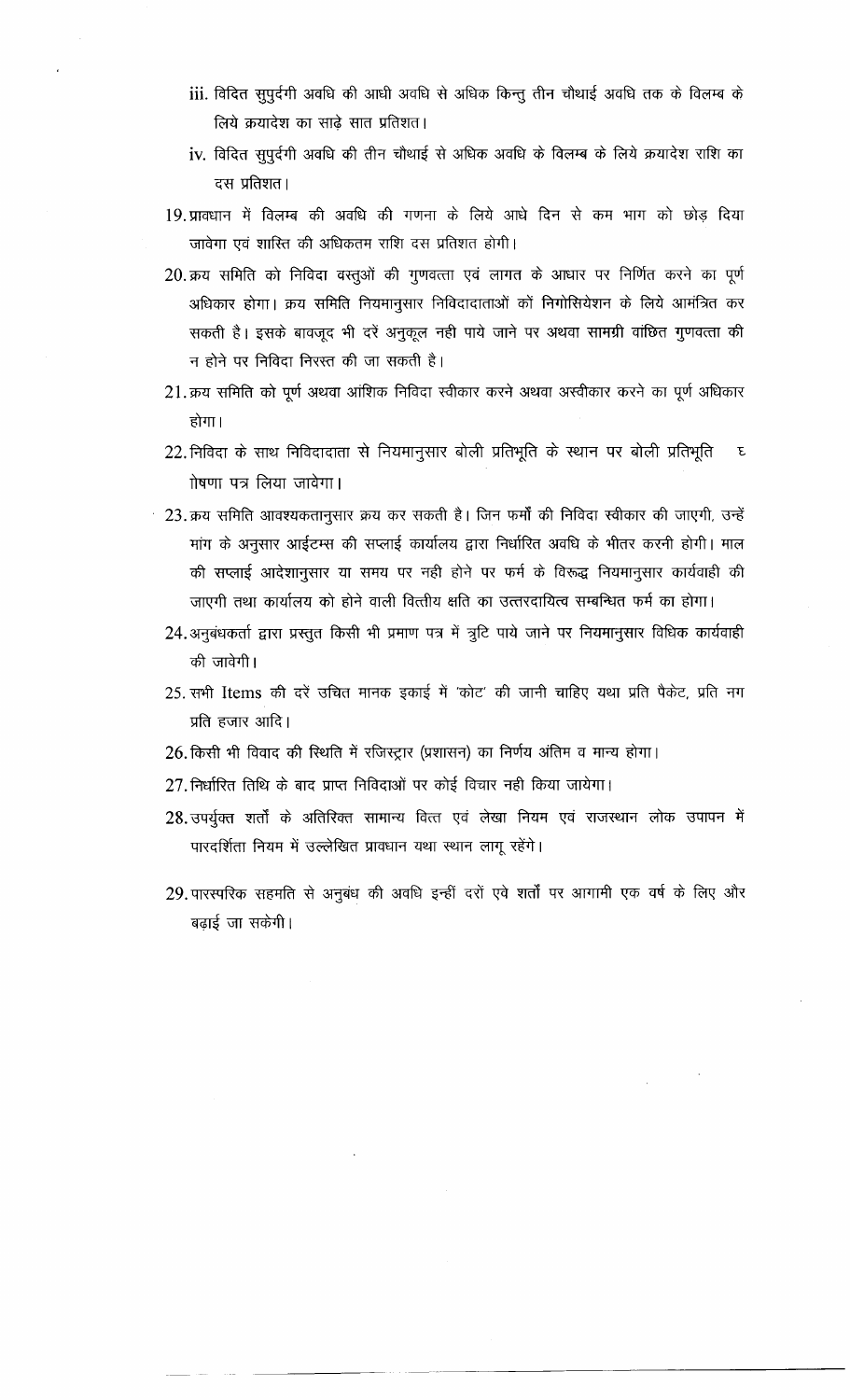## Annexure A : Compliance with the Code of Integrity and No Conflict of Interest

Any person participating in a procurement process shall -

- (a) not offer any bribe, reward or gift or any material benefit either directly or indirectly in exchange for an unfair advantage in procurement process or to otherwise influence the procurement process;
- (b) not rnisrepresent or omit that misleads or atternpts to mislead so as to obtain a financial or other benefit or avoid an obligation;
- (c) not indulge in any collusion, Bid rigging or anti-competitive behavior to impair the transparency, fairness and progress of the procurement process;
- (d) not misuse any information shared between the procuring Entity and the Bidders with an intent to gain unfair advantage in the procurement process;
- (e) not indulge in any coercion including impairing or harming or threatening to do the same, directly or indirectly, to any party or to its property to influence the procurement process;
- (f) not obstruct any investigation or audit of a procurement process;
- (g) disclose conflict of interest, if any; and
- (h) disclose any previous transgressions with any Entity in lndia or any other country during the last three years or any debarment by any other procuring entity.

#### Conflict of Interest:-

The Bidder participating in a bidding process must not have a Conflict of Interest.

A Conflict of Interest is considered to be a situation in which a party has interests that could improperly influence that party's performance of official duties or responsibilities, contractual obligations, or compliance with applicable laws and regulations.

i. A Bidder may be considered to be in Conflict of Interest with one or more parties in a bidding process if, including but not limited to:

- a. have controlling partners/ shareholders in common; or
- b. receive or have received any direct or indirect subsidy from any of thern; or
- c. have the same legal representative for purposes of the Bid; or
- d. have a relationship with each other, directly or through common third parties, that puts them in a position to have access to information about or influence on the Bid of another Bidder, or influence the decisions of the Procuring Entity regarding the bidding process; or
- e. the Bidder participates in more than one Bid in a bidding process. Participation by <sup>a</sup> Bidder in more than one Bid will result in the disqualification of all Bids in which the Bidder is involved. However, this does not limit the inclusion of the same subcontractor, not otherwise participating as a Bidder, in more than one Bid; or
- f, the Bidder or any of its al'filiates participated as a consultant in the preparation of the design or technical specifications of the Goods, Works or Services that are the subject of the Bid; or
- g. Bidder or any of its affiliates has been hired (or is proposed to be hired) by the Procuring Entity as engineer-in-charge/ consultant for the contract,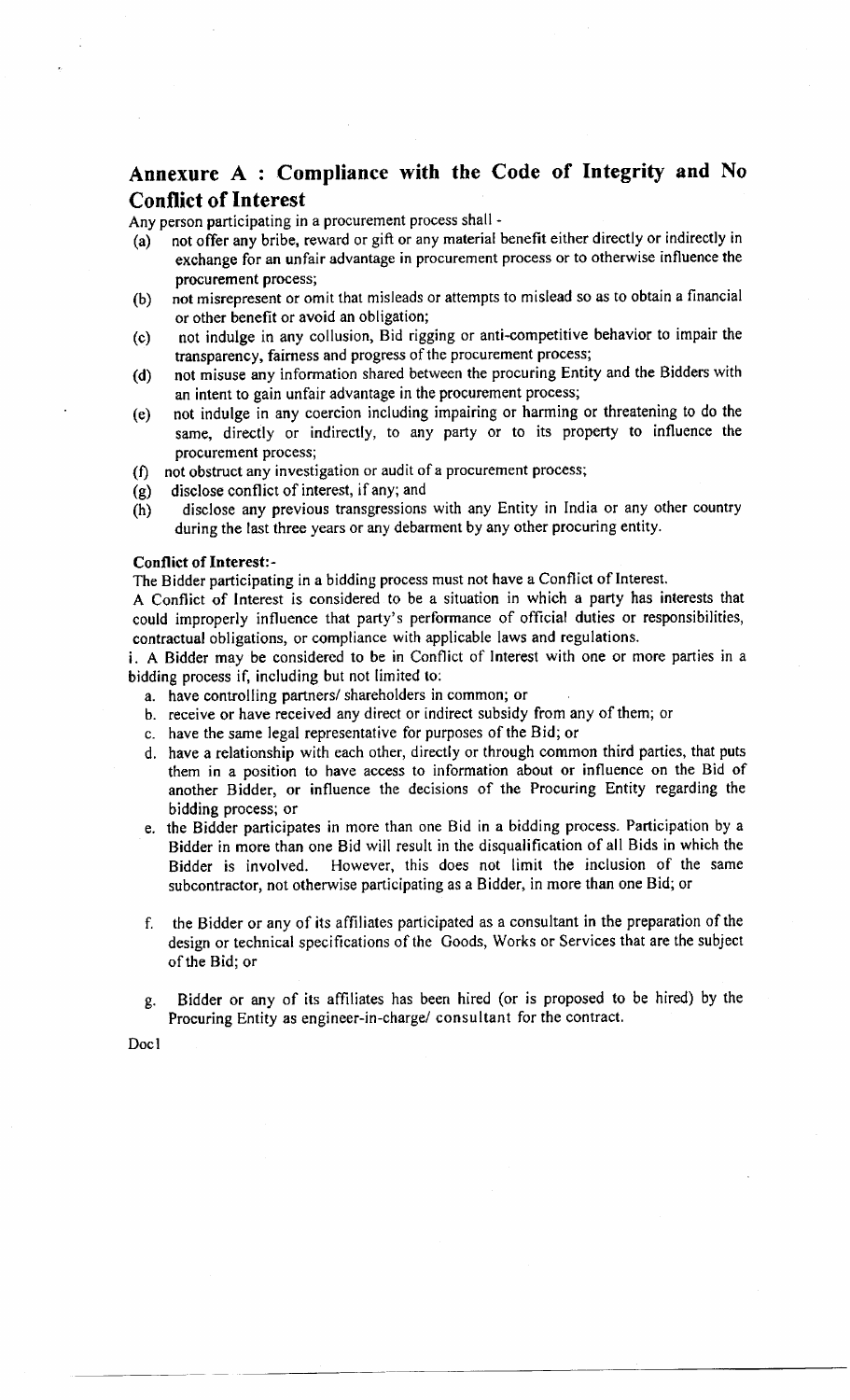## Annexure B : Declaration by the Bidder regarding Qualifications

#### Declaration by the Bidder

In relation to my/our Bid submitted to .............................. for procurement of ;;;, ,\*.;.J,::'#":,:-,:H"'.;TJ::.i,;: r:[-]'; ,nruo',. Procurement Act, 2012, that:

- l. I/we possess the necessary professional, technical, financial and managerial resources and competence required by the Bidding Document issued by the Procuring Entity;
- 2. l/we have fulfilled mylour obligation to pay such of the taxes payable to the Union and the State Government or any local authority as specified in the Bidding Document;
- 3, I/we are not insolvent, in receivership, bankrupt or being wound up, not have my/our affairs administered by a court or a judicial officer, not have my/our business activities suspended and not the subject of legal proceedings for any of the foregoing reasons;
- 4. I/we do not have, and our directors and officers not have, been convicted of any criminal offence related to my/our professional conduct or the making of false statements or misrepresentations as to my/our qualifications to enter into a procurement contract within a period of three years preceding the commencement of this procurement process, or not have been otherwise disqualified pursuant to debarment proceedings;
- 5. l/we do not have a conflict of interest as specified in the Act, Rules and the Bidding Document, which materially affects fair competition;

Date: Place: Signature of bidder Name: Designation: Address: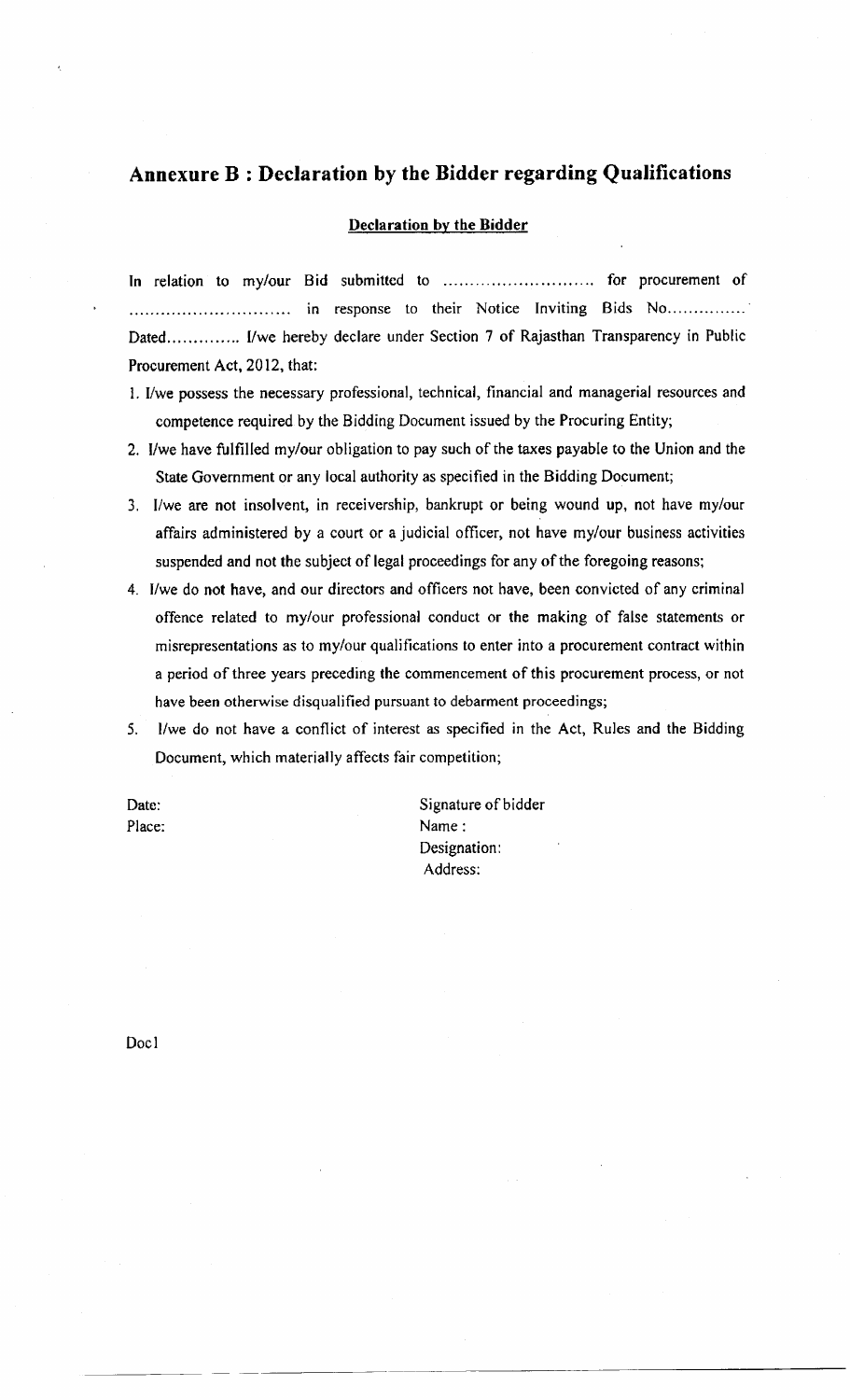Annexure C : Grievance Redressal during Procurement Process. The designation and address of the First Appellate Authority is <u>Perustron (Admin</u> The designation and address of the Second Appellate Authority is (l) Filing an appeal

If any Bidder or prospective bidder is aggrieved that any decision, action or omission of the Procuring Entity is in contravention to the provisions of the Act or the Rules or the Guidelines issued thereunder, he may file an appeal to First Appellate Authority, as specified in the Bidding Document within a period of ten days from the date of such decision or action, omission, as the case may be, clearly giving the specific ground or grounds on which he feels aggrieved:

Provided that after the declaration of a Bidder as successful the appeal may be filed only by a Bidder who has participated in procurement proceedings:

Provided further that in case a Procuring Entity evaluates the Technical Bids before the opening of the Financial Bids, an appeal related to the matter of Financial Bids may be filed only by a Bidder whose Technical Bid is found to be acceptable.

- (2) The officer to whom an appeal is fited under para (l) shall deal with the appeal as expeditiously as possible and shall endeavour to dispose it of within thirty days from the date of the appeal.
- (3) If the officer designated under para (1) fails to dispose of the appeal filed within the period specified in para (2), or if the Bidder or prospective bidder or the Procuring Entity is aggrieved by the order passed by the First Appellate Authority, the Bidder or prospective bidder or the Procuring Entity, as the case may be, may file a second appeal to Second Appellate Authority specified in the Bidding Document in this behalf within fifteen days from the expiry of the period specified in para (2) or of the date of receipt of the order passed by the First Appellate Authority, as the case may be.

#### (4) Appeal not to lie in certain cases

No appeal shall lie against any decision of the Procuring Entity relating to the following matters, namely:-

- (a) determination of need of procurement;
- (b) provisions limiting participation of Bidders in the Bid process;
- (c) the decision of whether or not to enter into negotiations;
- (d) cancellation of a procurement process;
- (e) applicability of the provisions of confidentiality.

#### (5) Form of Appeal

- (a) An appeal under para (l) or (3) above shall be in the annexed Forrn along with as many copies as there are respondents in the appeal.
- (b) Every appeal shall be accompanied by an order appealed against, if any, affidavit verifying the facts stated in the appeal and proof of payment of fee.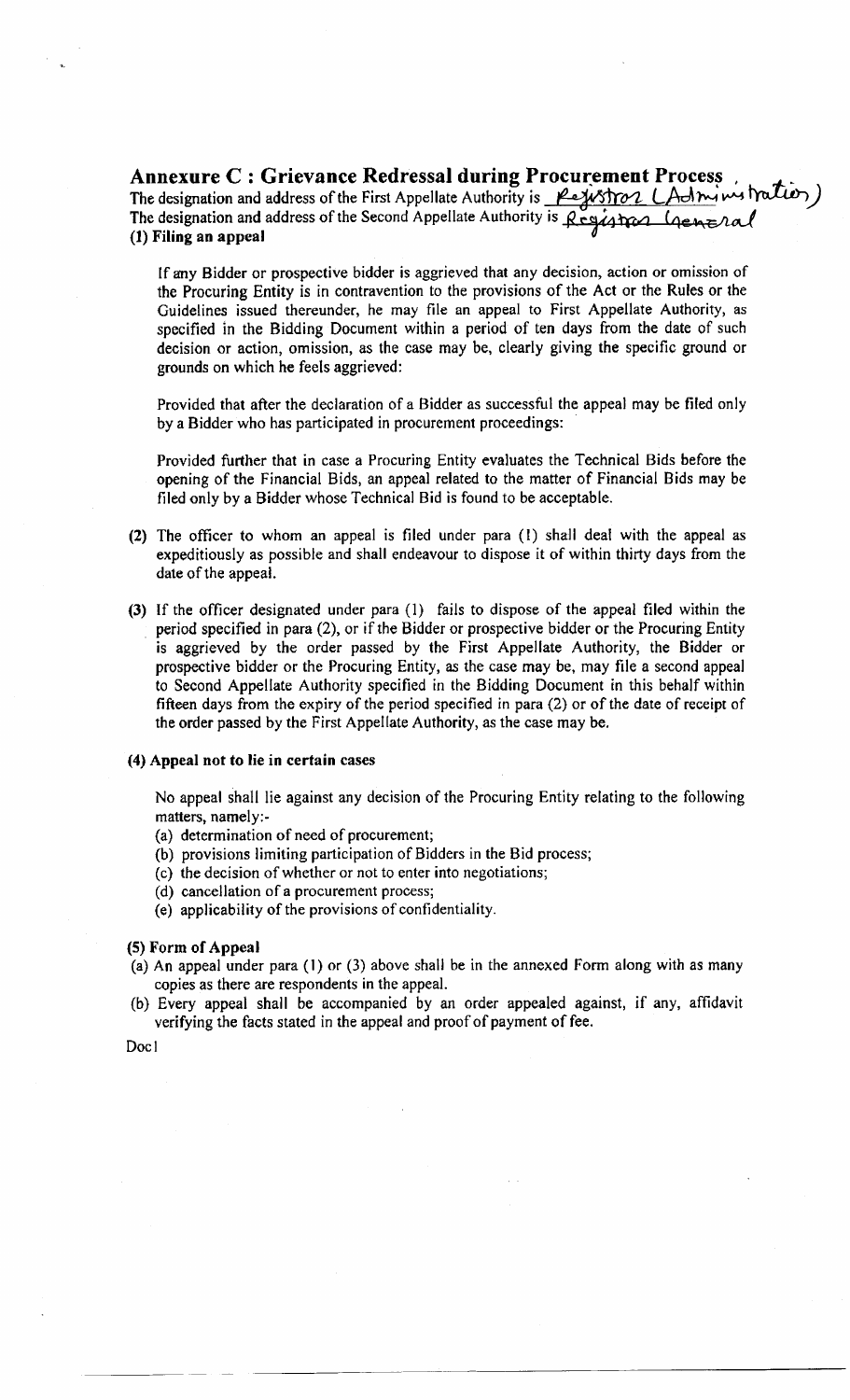- (c) Every appeal may be presented to First Appellate Authority or Second Appellate Authority, as the case may be, in person or through registered post or authorised representative.
- (6) Fee for filing appeal
- (a) Fee for first appeal shall be rupees two thousand five hundred and for second'appeal shall be rupees ten thousand, which shall be non-refundable.
- (b) The fee shall be paid in the form of bank demand draft or banker's cheque of a Scheduled Bank in India payable in the name of Appellate Authority concerned.

#### (7) Procedure for disposal of appeal

- (a) The First Appellate Authority or Second Appellate Authority, as the case may be, upon filing of appeal, shall issue notice accompanied by copy of appeal, affidavit and documents, if any, to the respondents and fix date of hearing.
- (b) On the date fixed for hearing, the First Appellate Authority or Second Appellate Authority, as the case may be, shall,-
	- (i) hear all the parties to appeal present before him; and
	- (ii) peruse or inspect documents, relevant records or copies thereof relating to the matter.
- (c) After hearing the parties, perusal or inspection of documents and relevant records or copies thereof relating to the matter, the Appellate Authority concerned shall pass an order in writing and provide the copy of order to the parties to appeal free of cost.
- (d) The order passed under sub-clause (c) above shall also be placed on rhe State Public Procurement Portal.

Doc1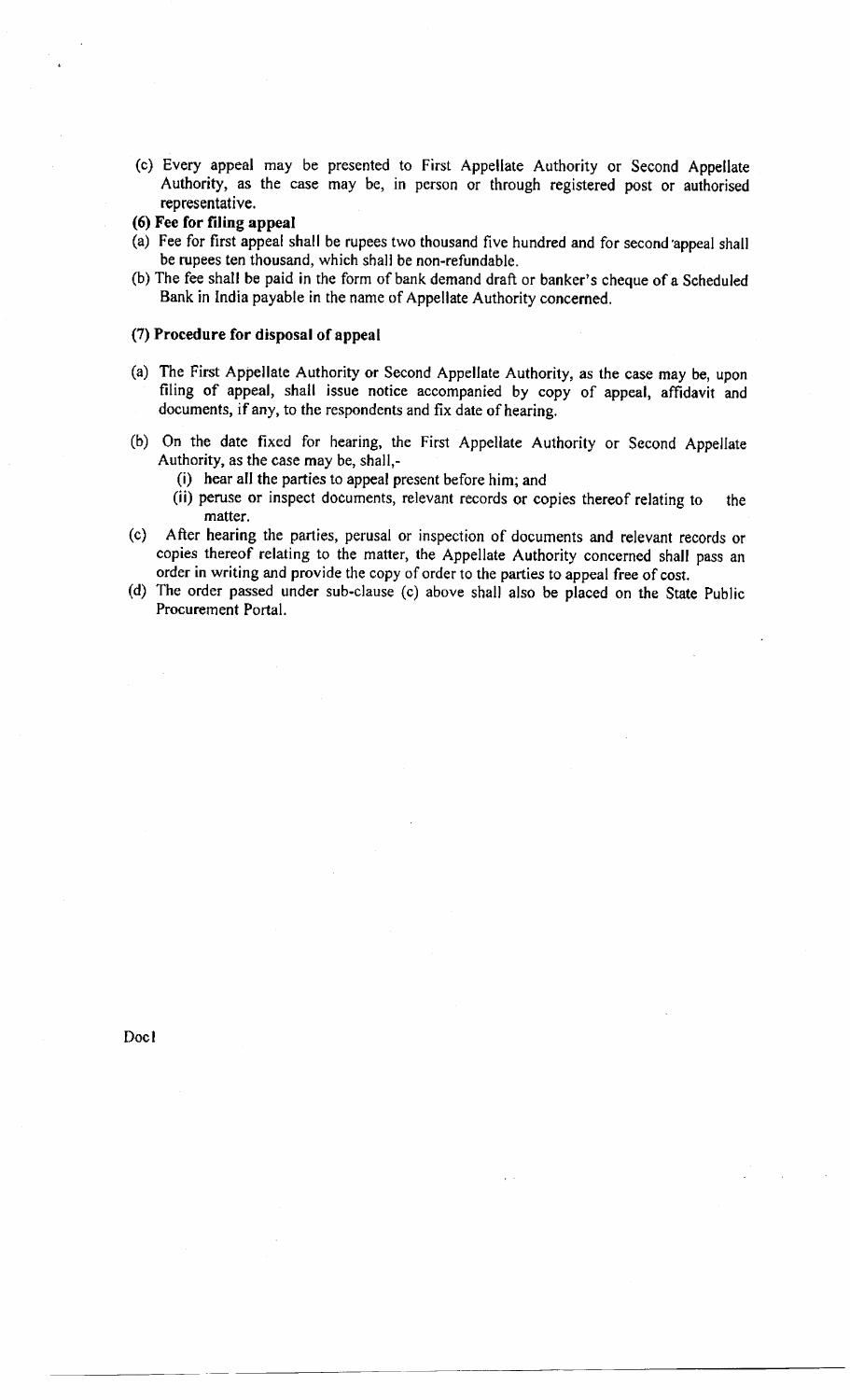#### FORM No. I

#### [See rule 83]

Memorandum of Appeal under the Rajasthan Transparency in Public Procurement Act, 2012

Appeal No ..........of ................

Before the ... .. . (First / Second Appellate Authority)

l. Particulars of appellant:

- (i) Name of the appellant:
- (ii) Official address, if any:
- (iii) Residential address:

2. Name and address of the respondent(s):

- (i)
- $(ii)$

(iii)

- 3. Number and date of the order appealed against and name and designation of the officer / authority who passed the order (enclose copy), or a statement of a decision, action or omission of the Procuring Entity in contravention to the provisions of the Act by which the appellant is aggrieved: 4. If the Appellant proposes to be represented
- by a representative, the name and postal address of the representative:

| 6. | 5. Number of affidavits and documents enclosed with the appeal: | of | appeal: |         |
|----|-----------------------------------------------------------------|----|---------|---------|
|    | affidavit)                                                      |    |         |         |
|    |                                                                 |    |         | Prayer: |
|    |                                                                 |    |         |         |
|    |                                                                 |    |         |         |
|    |                                                                 |    |         |         |
|    |                                                                 |    |         |         |
|    | Appellant's Signature                                           |    |         |         |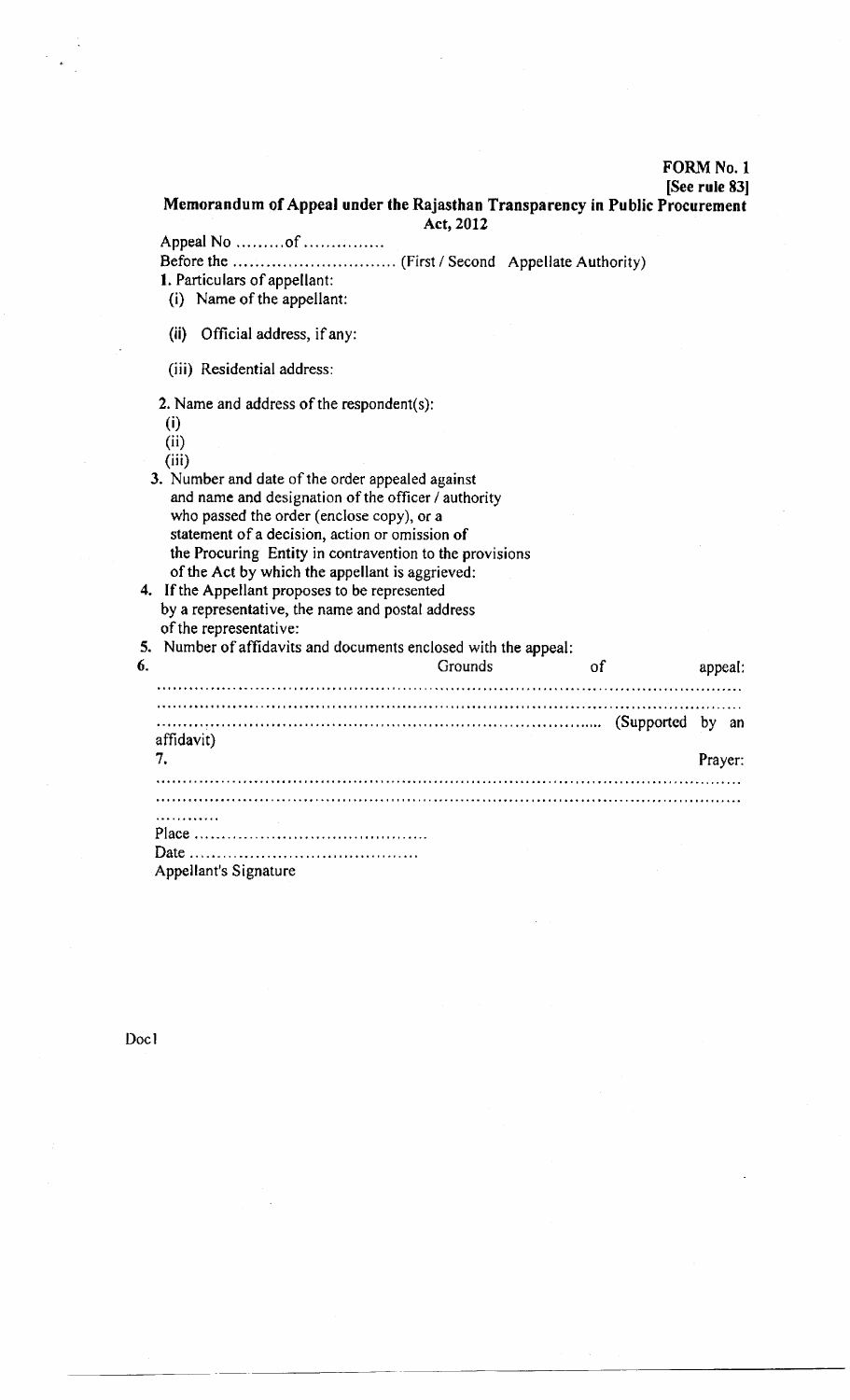## Annexure I) : Additional Conditions of Contract

1. Correction of arithmetical errors

Provided that a Financial Bid is substantially responsive, the Procuring Entity will correct arithmetical errors during evaluation of Financial Bids on the following basis:

- i. if there is a discrepancy between the unit price and the total price that is obtained by multiplying the unit price and quantity, the unit price shall prevail and the total price shall be corrected, unless in the opinion of the Procuring Entity there is an obvious misplacement of the decimal point in the unit price, in which case the total price as quoted shall govern and the unit price shall be corrected;
- if there is an error in a total corresponding to the addition or subtraction of subtotals, the subtotals shall prevail and the total shall be corrected; and
- iii. if there is a discrepancy between words and figures, the amount in words shall prevail, unless the amount expressed in words is related to an arithmetic error, in which case the amount in figures shall prevail subject to (i) and (ii) above.

If the Bidder that submitted the lowest evaluated Bid does not accept the correction of errors, its Bid shall be disqualified and its Bid Security shall be forfeited or its Bid Securing Declaration shall be executed.

#### 2. Procuring Entity's Right to Vary Quantities

(i) At the time of award of contract, the quantity of Goods, works or services originally specified in the Bidding Document may be increased or decreased by a specified percentage, but such increase or decrease shall not exceed twenty percent, of the quantity specified in the Bidding Document, It shall be without any change in the unit prices or other terms and conditions of the Bid and the conditions of contract.

(ii) If the Procuring Entity does not procure any subject matter of procurement or procures less than the quantity specified in the Bidding Document due to change in circumstances, the Bidder shall not be entitled for any claim or compensation except otherwise provided in the Conditions of Contract.

(iii) In case of procurement of Goods or services, additional quantity may be procured by placing a repeat order on the rates and conditions of the original order. However, the additional quantity shall not be more than 25% of the value of Goods of the original contract and shall be within one month from the date of expiry of last supply. If the Supplier fails to do so, the Procuring Entity shall be free to arrange for the balance supply by limited Bidding or otherwise and the extra cost incurred shall be recovered from the Supplier.